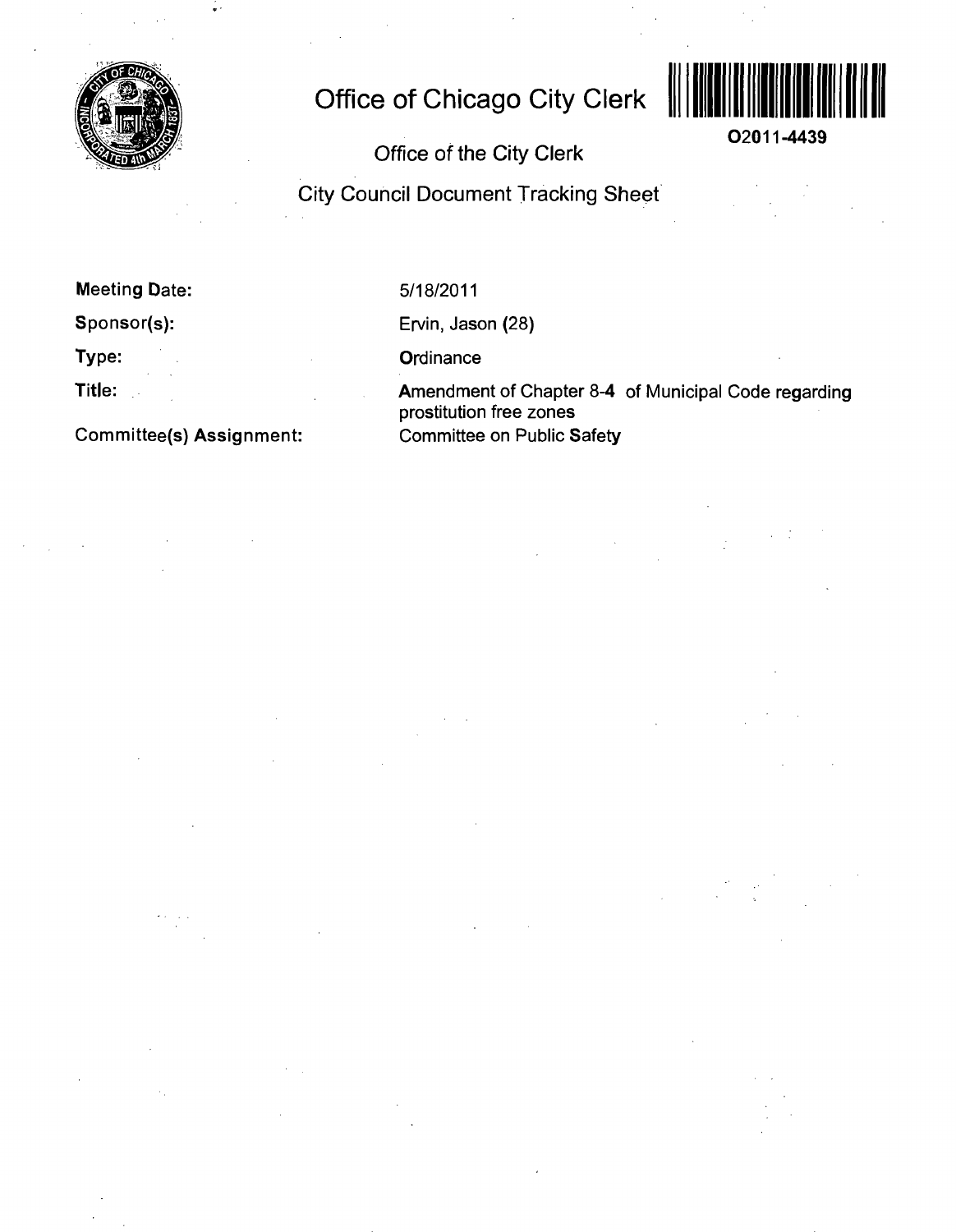Public Silely

WHEREAS the City of Chicago is home rule until of govemment pursuant lo the 1970 Illinois Constitution, Article VII, Section 6 (a); and

WHEREAS, pursuant to its home rule power, the City of Chicago may exercise any power and perform any function relating lo its govemment and affairs including promoting the health, welfare and safely of its citizens; and

WHEREAS, over 80,000 citizens a year are arrested a year for soliciting sex in America; and

WHEREAS, the act of prostitution and prostitution related activities have left a scar on many Chicago neighborhoods

# **BE IT ORDAINED BY THE CITY COUNCIL OF THE CITY OF CHICAGO:**

SECTION 1. The above recitals are expressly incorporated herein and made part thereof as though fiilly set forth herein

SECTION 2. Chapter 8-4-016 of the Municipal Code of Chicago is hereby created and has the following language added as follows:

#### **Prostitution Free Zones**

Prostitution-free zones are those areas of the City of Chicago as designated by the Superintendent of Police or via ordinance, which are areas where the number of arrests where there was probable cause to believe a person has committed prostitution related loitering for a 12-month period within the 18 months preceding its designation is significantly higher than that for other similarly sized geographic areas of the City of Chicago that are not located within a prostitution-firee zone or areas where observations by police officers and public officials or citizen complaints lead the Superintendent of Police to conclude that prostitution or related offenses are taking place in such areas with significant more frequency than other similarly sized geographic areas of the City of Chicago that are not located within a prostitution-free zone.

(a) A person is subject to exclusion for a period of 90 days from any public right-of-way and park within the applicable prostitution-free zone designated if that person has been arrested based upon probable cause and a 1-year exclusion from any public right-of-way and park within the applicable prostitution-free zone shall take effect upon the date that a finding of guilt or plea of guilty is entered for any of the offenses committed within that prostitution-free zone as listed below, unless the offense was committed entirely within a private residence:

- 1) 720 ILCS 5/11-9.1 Sexual exploitafion of a child.
- 2) 720 ILCS 5/11-9.2 Custodial sexual misconduct.
- 3) 720 ILCS 5/11-14 Prostitution.
- 4) 720 ILCS 5/11-14.1 Solicitation of a sexual act.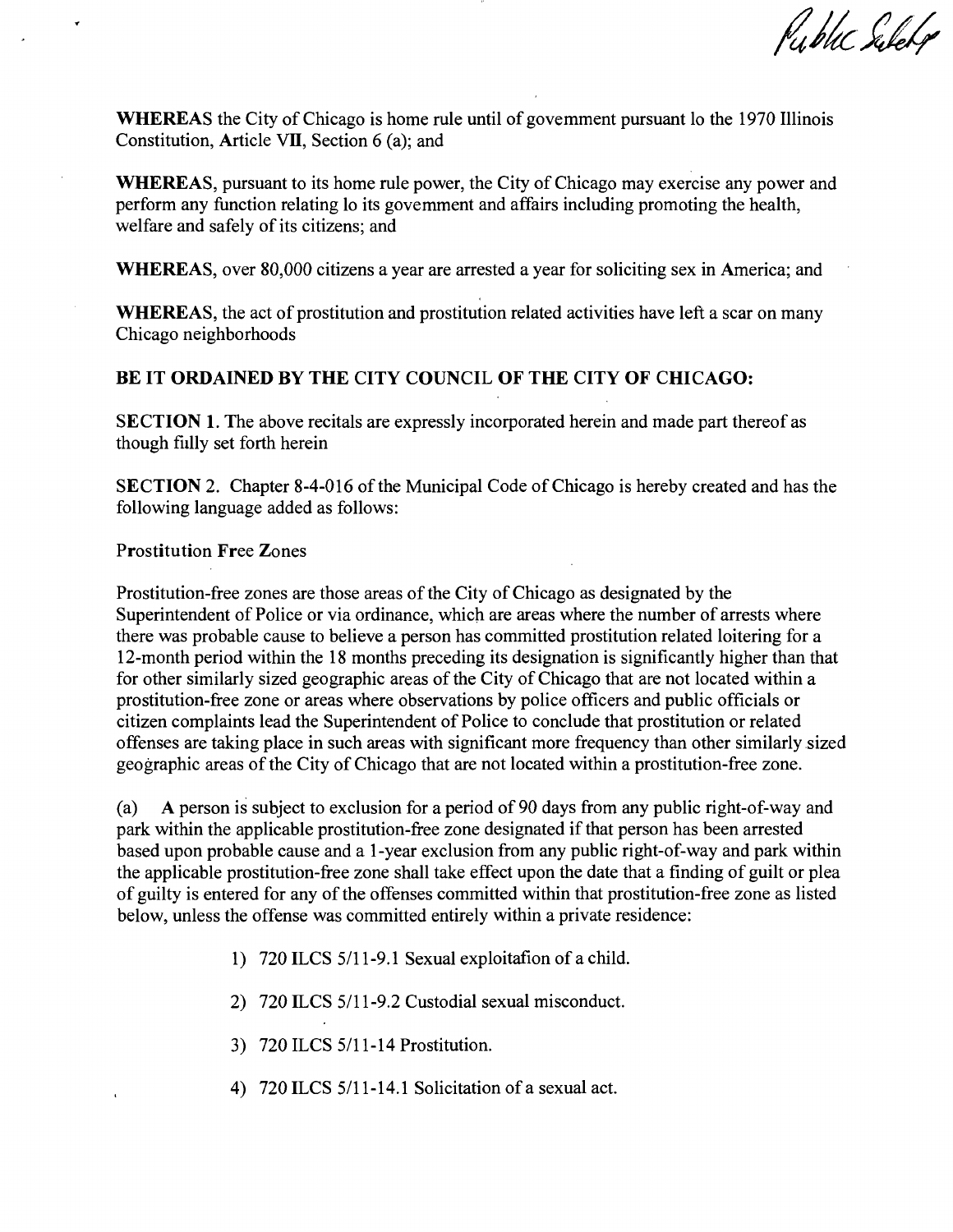- 5) 720 ILCS 5/11-14.2 First offender; felony prostitution.
- 6) 720 ILCS 5/11-15 Soliciting for a prostitute.
- 7) 720 ILCS 5/11-15.1 Soliciting for a minor engaged in prostitution.
- 8) 720 ILCS 5/11-16 Pandering.
- 9) 720 ILCS 5/11-17 Keeping a Place of Prostitution.
- 10) 720 ILCS 5/11-17.1 Keeping a Place of Juvenile Prostitution.
- 11) 720 ILCS 5/11-18 Patronizing a prostitute.
- 12) 720 ILCS 5/11-18.1 Patronizing a minor engaged in prostitution.
- 13) 720 ILCS 5/11-19 Pimping.
- 14) 720 ILCS 5/11-19.1 Juvenile Pimping and aggravated juvenile pimping.
- 15) 720 ILCS 5/11-19.2 Exploitation of a child.
- 16) 720 ILCS 5/11-20 Obscenity.
- 17) 720 ILCS 5/11-20.1 Child pornography.
- 18) 720 ILCS 5/11-20.3 Aggravated child pornography.
- 19) 720 ILCS 5/11-25 Grooming.
- $20$ ) 720 ILCS 5/11-26 Traveling to meet a minor.
- 21) Attempts to commit any of the above offenses.

### (b) Areas designated:

(1) The superintendent of police shall by written directive designate areas of the city in which enforcement of this section is necessary because the areas are frequently associated with prostitution-related loitering. Prior to making a determination under this subsection, the superintendent shall consult as he or she deems appropriate with persons who are knowledgeable about the effects of prostitution-related activity in areas in which the ordinance may be enforced. Such persons may include, but need not be limited to, members of the department of police with special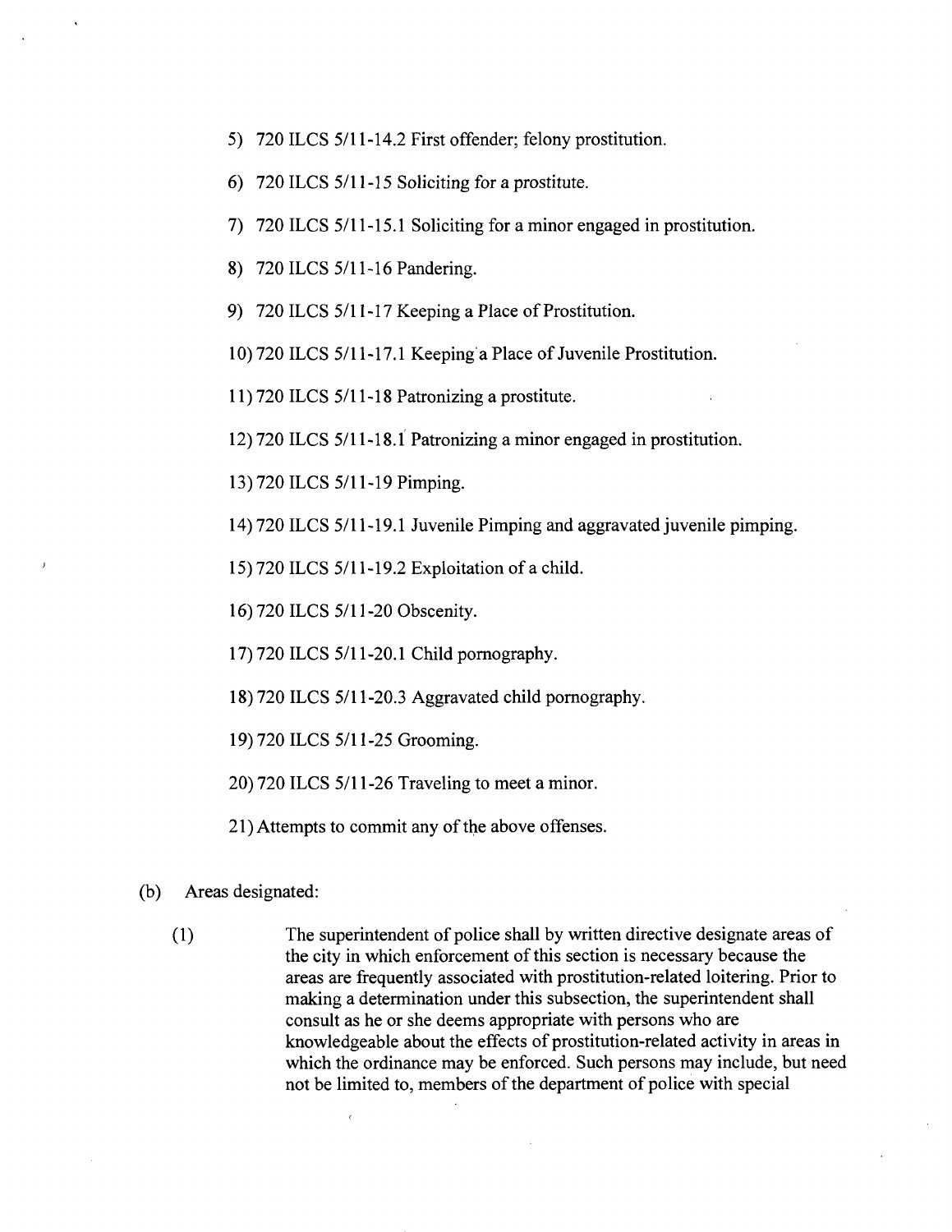training or experience related to prostitution-related activity; other personnel of that department with particular knowledge of prostitutionrelated activities in the proposed designated area; elected and appointed officials of the area; community- based organizations; and participants in the Chicago Altemative Policing Strategy who are familiar with the area. The superintendent shall develop and implement procedures for the periodic review and update of designations made under this subsection. The designation shall be valid for a period of three years.

(2) Via ordinance. The designation shall be valid for a period of three years.

(c) As used in this section:

(1) Public place means the public way and any other location open to the public, whether publicly or privately owned.

(d) Any person who is found to be in violation of this ordinance is subject to a fine of not less than \$250.00 and not more than \$500.00 for each offense, and imprisonment for not less than seven (7) days but not more than six months for each offense. A second offense shall be punishable by a mandatory minimum sentence of not less than 30 days imprisonment. A third or subsequent offense shall be punishable by a mandatory minimum sentence of not less than 60 days imprisonment.

(e) In addition to the above penalties, any person who violates this section shall be required to perform no less than 40 hours and up to 120 hours of community service pursuant to Section 1-4-120 of this Code.

(d) (1) A motor vehicle that is used in the violation of this section or Section 8-8-050, or in the commission of prostitution as defined in Section 11-14 of the Criminal Code of 1961, soliciting for a prostitute as defined in Section 11-15 of such code, soliciting for a juvenile prostitute as defined in Section 11-18 of such code, or patronizing a juvenile prostitute as defined in Section 11-18.1 of such code, shall be subject to seizure and impoundment imder this subsection. The owner of record of such vehicle shall be liable to the city for an administrative penalty of \$1,000.00 in addition to fees for the towing and storage of the vehicle.

(2) Whenever a police officer has probable cause to believe that a vehicle is subject to seizure and impoundment pursuant to this section, the police officer shall provide for the towing of the vehicle to a facility controlled by the city or its agents. When the vehicle is towed, the police officer shall notify the person who is found to be in control of the vehicle at the time of the alleged violation, if there is such a person, of the fact of the seizure and of the vehicle owner's right to request a preliminary hearing to be conducted under Section 2-14-132 of this Code.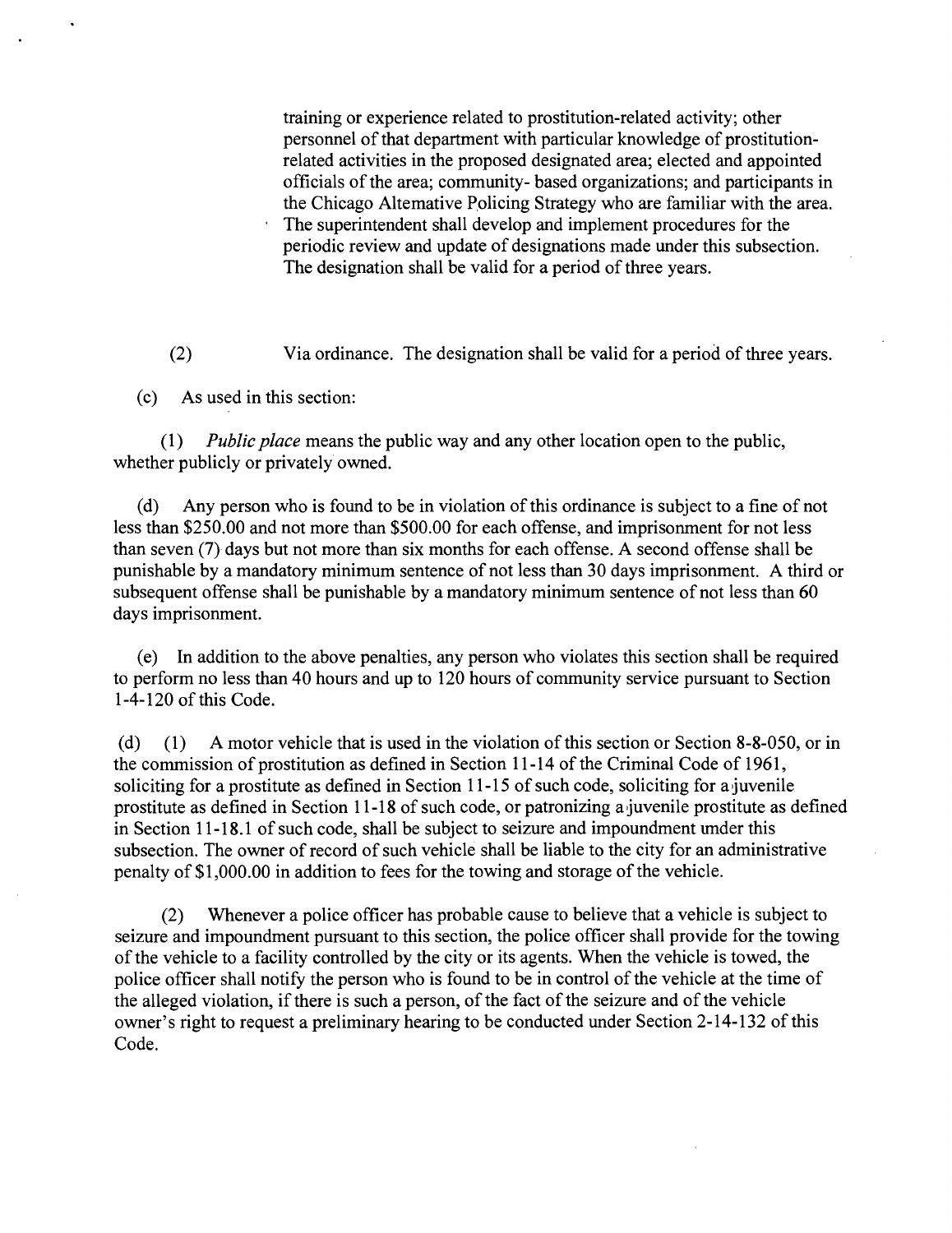(3) The provisions of Section 2-14-132 shall apply whenever a motor vehicle is seized and impounded pursuant to this section.

SECTION 3. Chapter 8-4-016a of the Municipal Code of Chicago has the following language added as follows:

#### **Prostitution Related Loitering**

(a) Whenever a police officer observes one or more persons engaged in prostitution-related loitering in any public place designated for the enforcement of this section under subsection (b), the police officer shall: (i) inform all such persons that they are engaged in loitering within an area in which such loitering is prohibited; (ii) order all such persons to disperse and remove themselves from within sight and hearing of the place at which the order was issued; and (iii) inform those persons that they will be subject to arrest if they fail to obey the order promptly or engage in fiirther prostitution-related loitering within sight or hearing of the place at which the order was issued during the next eight hours.

(b) Areas designated:

(1) The superintendent of police shall by written directive designate areas of the city in which enforcement of this section is necessary because the areas are frequently associated with prostitution-related loitering. Prior to making a determination under this subsection, the superintendent shall consult as he or she deems appropriate with persons who are knowledgeable about the effects of prostitution-related activity in areas in which the ordinance may be enforced. Such persons may include, but need not be limited to, members of the department of police with special training or experience related to prostitution-related activity; other personnel of that department with particular knowledge of prostitutionrelated activities in the proposed designated area; elected and appointed officials of the area; community- based organizations; and participants in the Chicago Altemative Policing Strategy who are familiar with the area. The superintendent shall develop and implement procedures for the periodic review and update of designations made under this subsection.

## (2) Via ordinance

(c) As used in this section:

- (1) Prostitution-related loitering means remaining in any one place under circumstances that would warrant a reasonable person to believe that the purpose or effect of that behavior is to facilitate the following violations of the Illinois Criminal Code:
	- a) 720 ILCS 5/11 -9.1 Sexual exploitation of a child.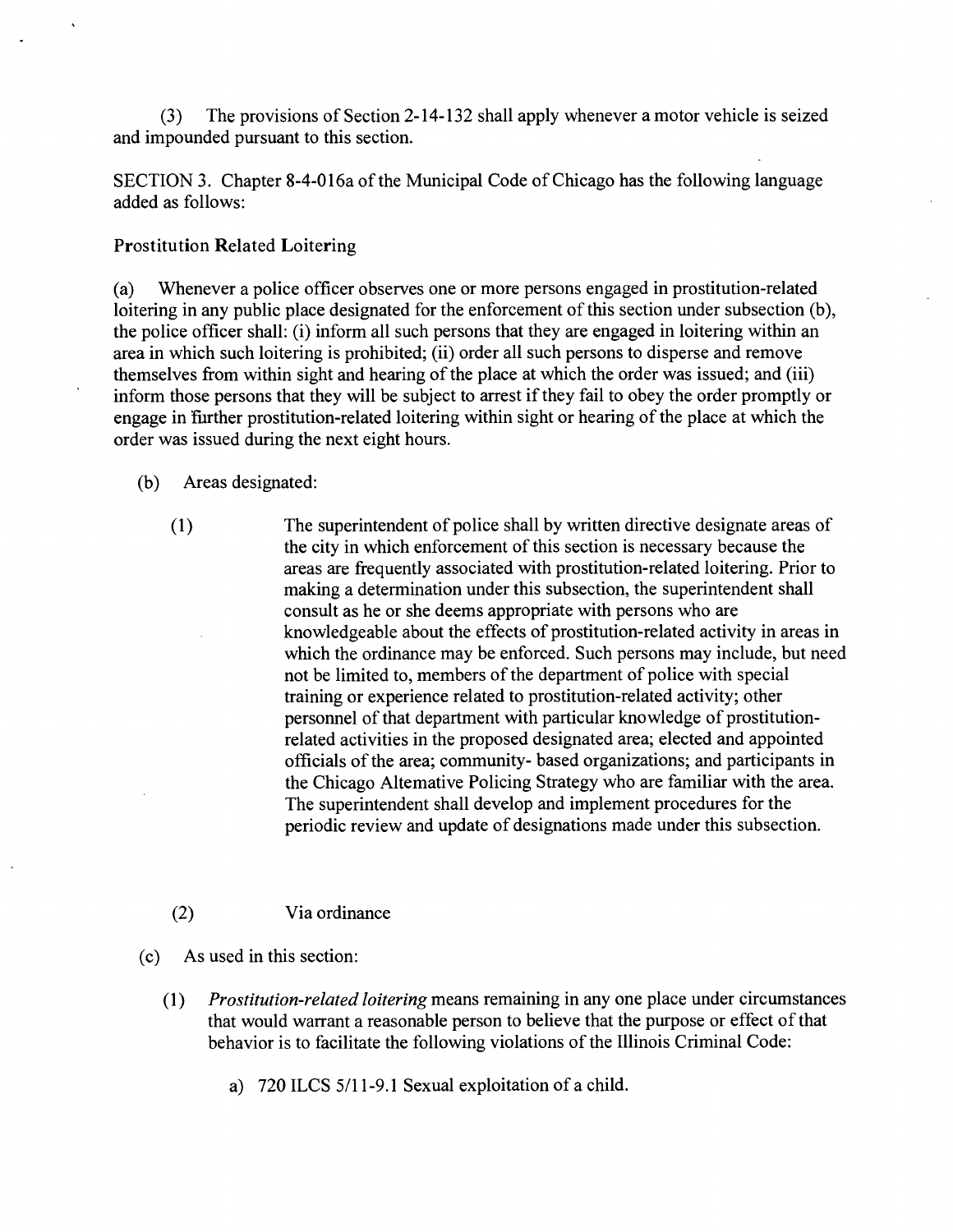- b) 720 ILCS 5/11-9.2 Custodial sexual misconduct.
- c) 720 ILCS 5/1
- d) 720 ILCS 5/11-14.1 Solicitation of a sexual act.
- e) 720 ILCS 5/11-14.2 First offender; felony prostitution.
- f) 720 ILCS 5/11-15 Soliciting for a prostitute.
- g) 720 ILCS 5/11-15.1 Soliciting for a minor engaged in prostitution.
- h) 720 ILCS 5/11-16 Pandering.
- i) 720 ILCS 5/11-17 Keeping a Place of Prostitution.
- j) 720 ILCS 5/11-17.1 Keeping a Place of Juvenile Prostitution.
- k) 720 ILCS 5/11-18 Patronizing a prostitute.
- 1) 720 ILCS 5/11-18.1 Patronizing a minor engaged in prostitution.
- m) 720 ILCS 5/11-19 Pimping.
- n) 720 ILCS 5/11-19.1 Juvenile Pimping and aggravated juvenile pimping.
- o) 720 ILCS  $5/11$ -19.2 Exploitation of a child.
- p) 720 ILCS 5/11-20 Obscenity.
- q) 720 ILCS 5/11-20.1 Child pornography.
- r) 720 ILCS 5/11-20.3 Aggravated child pornography.
- s) 720 ILCS 5/11-25 Grooming.
- t)  $720$  ILCS  $5/11-26$  Traveling to meet a minor.
- u) Attempts to commit any of the above offenses.

(2) Public place means the public way and any other location open to the public, whether publicly or privately owned.